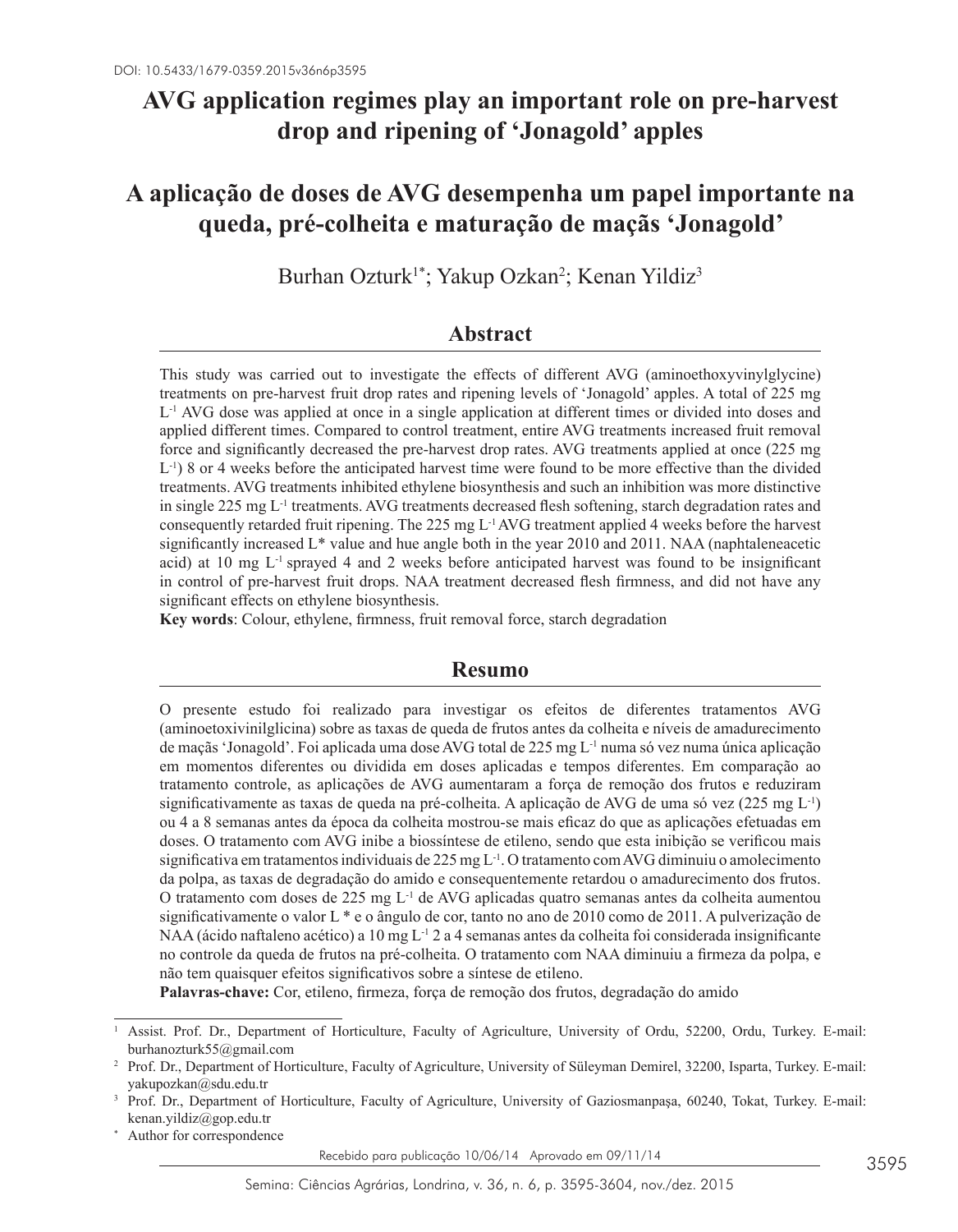## **Introduction**

Fruit drops without reaching the desired ripening and quality levels are common in various apple species. Producers sometimes resort to earlyharvest to prevent such drops (PETRI et al., 2006). Since the early-harvested apples are smaller in size than the ones harvested at normal season, a yield loss and significant economic losses are inevitable because smaller ones are sold cheaper in markets (GREENE, 2002; YUAN; CARBAUGH, 2007). Therefore, pre-harvest drops have been the most significant problem of apple producers.

Since the role of plant hormones in apple ripening and abscission is well-known, growth regulators are commonly used to control pre-harvest fruit drops. Beside the synthetic auxin NAA (naphthaleneacetic acid) and 2, 4, 5-TP (2, 4, 5-trichlorophenoxyacetic acid), daminozide (Alar) is also commonly used to prevent fruit drops. Although some researchers reported significant effects of NAA in prevention of pre-harvest drops (MARINI et al., 1993; CURRY, 2006), others indicated that desired outcomes were not always achieved depending on species and climate factors (GREENE et al., 1987; BYERS, 1997; YILDIZ et al., 2012).

Ethylene is a plant hormone promoting fruit ripening and abscission (YUAN; CARBAUGH, 2007). Inhibition of ethylene biosynthesis may retard fruit ripening and prevent pre-harvest drops. AVG treatments 1-4 weeks before the harvest inhibited ethylene synthesis in apples, nectarines, peaches, pears and plums (JOBLING et al., 2003; GREENE, 2006; LURIE, 2008). A natural ethylene inhibitor AVG was reported to be effective in prevention or reduction of pre-harvest drops in apples (GREENE; SCHUPP, 2004; SCHUPP; GREENE, 2004; GREENE, 2005). Beside reduction in drop rates, AVG also slows down the fruit ripening process and provide supports in flesh firmness preservation during the harvest and post-harvest storage of fruits (GREENE; SCHUPP, 2004; OZTURK et al., 2012).

Jonagold is a widespread high-quality apple in

Turkey. Although not as severe as 'Delicious' and 'Golden', pre-harvest drops can be substantial in 'Jonagold' apples in some years and regions depending on temperatures at growing season. Present study was carried to determine the effects of AVG treatments applied in different times and doses on pre-harvest drop rates, fruit ripening levels and fruit quality parameters of 'Jonagold' apple.

## **Materials and Methods**

#### *Site and climatic conditions*

Experiments were carried out in Horticultural Research Centre of Gaziosmanpaşa University located at 40°20'02.19''N latitude and 36°28'30.11''E longitude and 623 m above sea level, Tokat Province in middle Black Sea region of Turkey. Soil texture is clay loam with 22% sand, 50% clay and 28% silt and 0.7% organic matter. The soil pH is 8.16. According to average rainfall values for the past decades in the region, the annual lowest and highest average temperatures, relative humidity and rainfall are 8.1–14.2 °C, 56–73%, and 381.8–586.2 mm, respectively (ANONYMOUS, 2011)

## *Plant material*

To determine the effect of AVG on pre-harvest drop and fruit quality parameters of apples, 6-years old sixty three 'Jonagold' apple (*Malus domestica*  Borkh) trees grafted on M9 rootstocks were selected and grouped into three blocks with 21 trees in each based on proximity in orchard and crop load. Irrigations were carried out through drip irrigation and macro-micro nutrients were supplied in four aliquots on April 1, May 1, June 1 and July 1. A total of 15 g N (nitrogen), 25 g  $K_2O$  (60%, potassium oxide), 5 g  $NH<sub>4</sub>H<sub>2</sub>PO<sub>4</sub>$  (monoammonium phosphate) and 25  $g K<sub>2</sub>SO<sub>4</sub>$  (potassium sulphate) were supplied to trees. Additionally, 5 g calcium nitrate  $\text{[Ca (NO<sub>3</sub>)]}$ was supplied once in August 1. Any symptoms of nutritional deficiency were not observed in leaf or fruits during the growing season.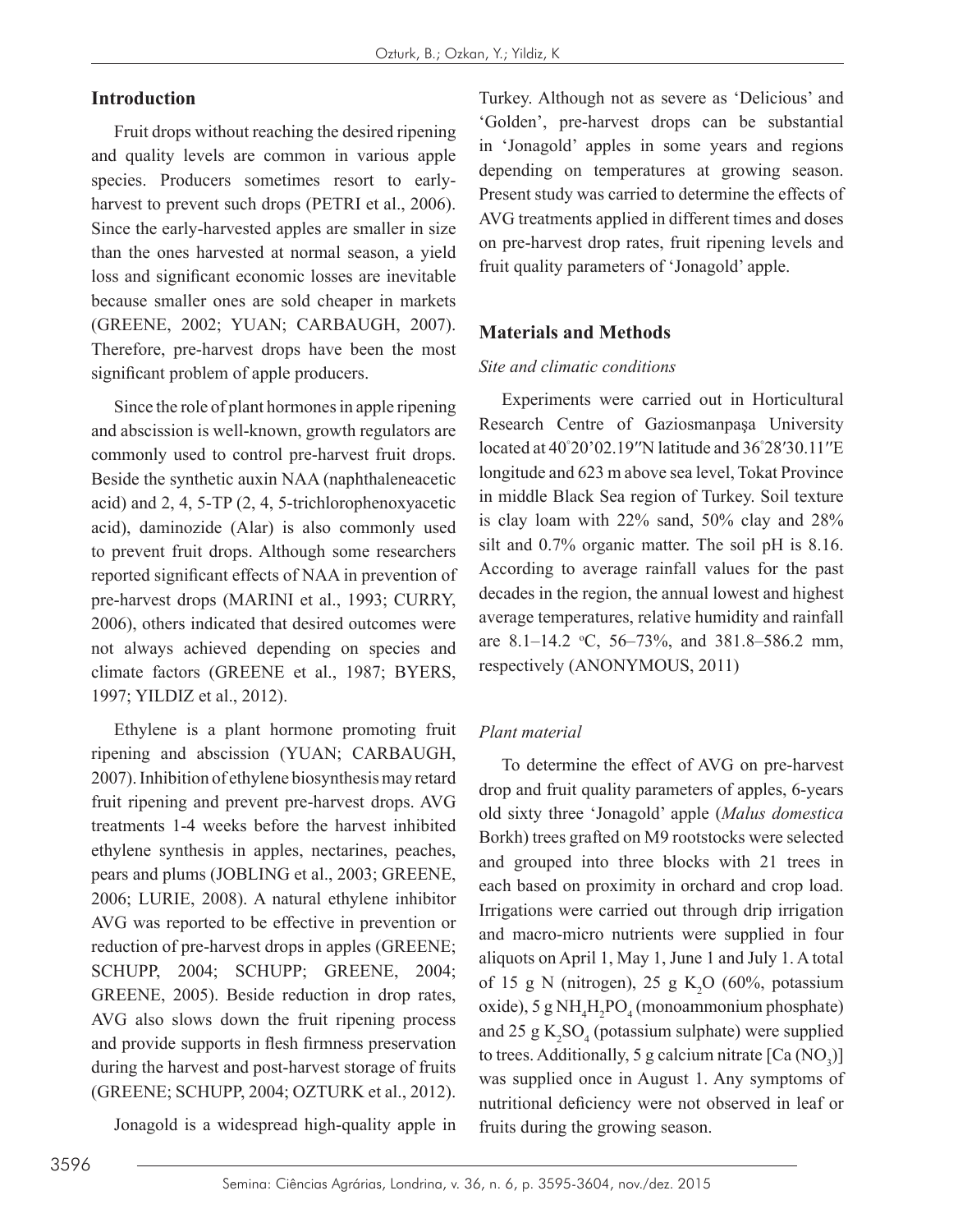#### *Treatments*

AVG ('ReTain'; ValentBioSciences Crop, Libertyville, II) treatments were designated as; AVG0 (control), AVG1 (225 mg  $L^{-1}$  8 weeks before the anticipated harvest date), AVG2 (75 mg  $L^{-1}$  in triple application 8, 4 and 2 weeks before harvest), AVG3 (225 mg  $L^{-1}$  4 weeks before the anticipated harvest date), AVG4 (75 mg  $L^{-1}$  8 weeks before the harvest plus 150 mg  $L^{-1}$  4 weeks before the anticipated harvest date), AVG5 (75 mg  $L^{-1}$  4 weeks before the anticipated harvest date plus 150 mg  $L^{-1}$  2 weeks before the anticipated harvest date). NAA at 10 mg  $L^{-1}$  was sprayed 4 and 2 weeks before the anticipated harvest date as a positive control treatment. The anticipated harvest date was determined based on the number of days after full bloom (the value was 165 days for 'Jonagold).

All spray solutions contained 'Sylgard-309' as surfactant [0.05%, v/v (Dow Corning, Canada Inc., Toronto)]. Pulverized treatments were applied with a low pressure hand sprayer. For each treatment, three trees were used in each block. Two of them were allocated for sampling from which fruits were collected for ethylene and quality analyses at certain dates. No fruits were harvested from the third tree until anticipated harvest date and this served to follow the progression of fruit drop. Three trees in each block were not sprayed and served as control.

## *Pre-harvest fruit drop*

To determine pre-harvest fruit drop rates, fruits fallen under tree were counted twice a week from 28 days before the anticipated harvest time until the harvest. Then, fruits remaining on trees were harvested and cumulative drop rates were calculated.

## *Fruit removal force and fruit firmness*

To evaluate fruit removal force and fruit firmness, ten fruits were randomly harvested from two trees in each block for each treatment on 2, 9, 16 and 23rd of September 2010, and 11, 18, 25<sup>th</sup> of September and 2nd of October 2011. While these fruits were

collected, fruit removal force, the force required to remove fruit from the shoot, was measured by using a dynamometer (model, Tronic HF–10, Taiwan). Flesh firmness was measured on three sides of equatorial line of each fruit using a press-mounted Effegi penetrometer (FT 327; McCormick Fruit Tech. Torino, Italy) with 11.1 mm tip.

## *Internal ethylene concentration*

To evaluate internal ethylene concentration, ten fruits were randomly harvested from two trees in each block for each treatment on 11, 18, 25<sup>th</sup> of September and  $2<sup>nd</sup>$  of October 2011. A 1-mL air sample from core cavity of each fruit was injected into a gas chromatograph equipped with an active alumina column and Flame Ionization Detector (Perkin Elmer-Clarus 500, USA), using the method of Bramlage et al. (1980). The resulting peaks were compared to that of 100  $\mu$ L L<sup>-1</sup> ethylene standard and the internal ethylene concentration was calculated.

## *Colour characteristics, soluble solids content, titratable acidity and starch degradation*

To evaluate colour characteristics (L\*, chroma and hue angle), soluble solids content (SSC), titratable acidity (TA) and starch degradation, ten fruits from two trees in each block for each treatment were harvested on the anticipated harvest date. Skin colour of the sun-exposed side of each fruit was analysed by using a colourimeter (Minolta, model CR–400, Tokyo, Japan). Measurements were obtained by using the CIE colour scale as of L\* (light to dark),  $a^*$  (green to red) and  $b^*$  (blue to yellow), then a\* and b\* values were converted into hue angle and chroma. Soluble solids content was measured by using a digital refractometer (model PAL-1, McCormick Fruit Tech., Yakima, Wash). Titratable acid content was measured by manual titration with NaOH and expressed as g malic acid 100 mL-1. Starch-iodine tests of sliced fruits were carried out by using the Cornell Generic Starch-Iodine Index Chart, where 1=100% starch and 8=0% starch (BLANPIED; SILSBY, 1992).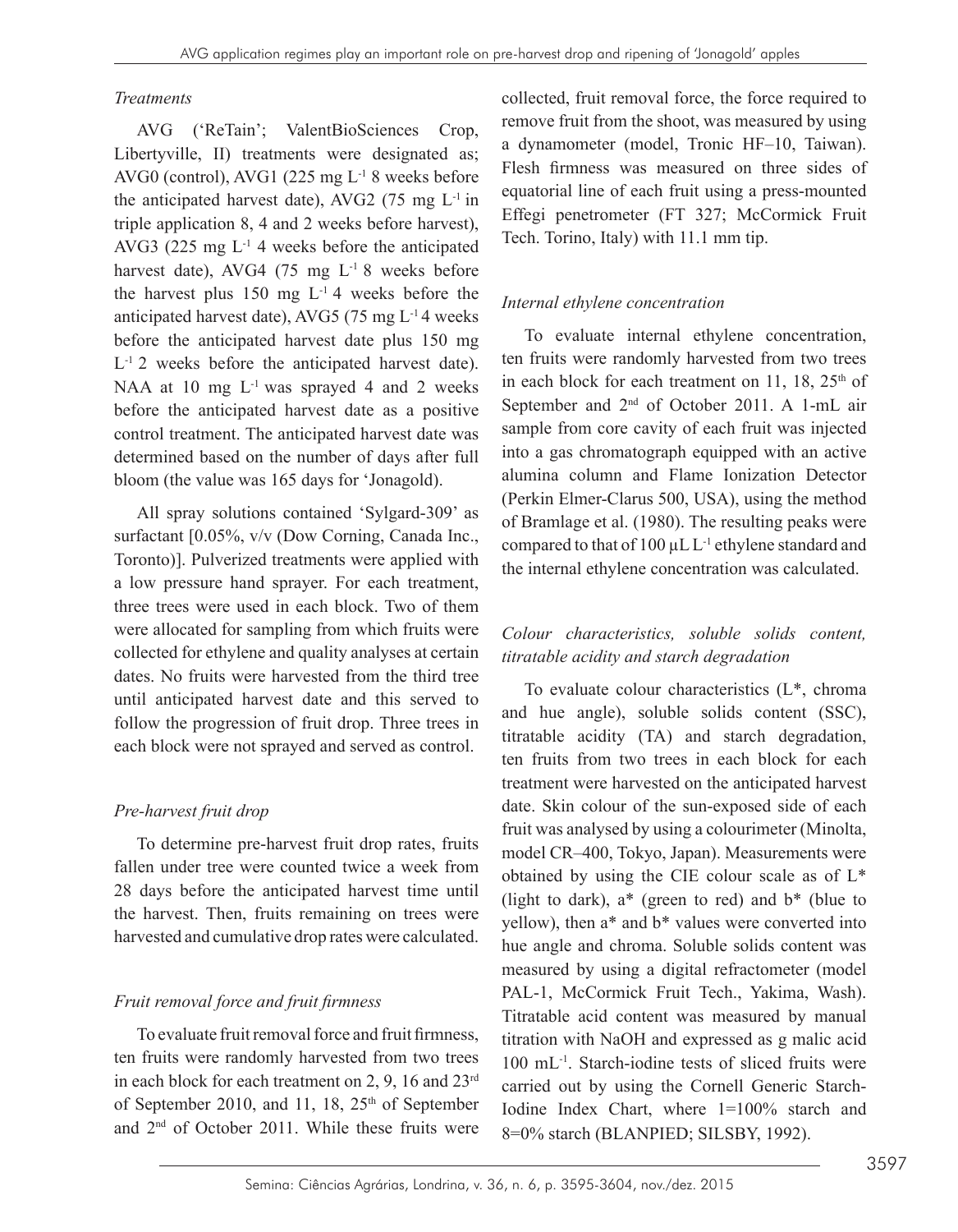#### *Statistical analysis*

A randomized complete block design was used for experiments. The normality of the data was confirmed by the Kolmogorov-Smirnov test and the homogeneity of variances by the Levene's test. The data sets were analysed with ANOVA by using SAS Version 9.1 (SAS Institute Inc., Cary, NC, USA) software. Duncan multiple range test was used to compare treatments when ANOVA showed significant differences among means. The level of significance was set as 5%

#### **Results**

Compared to control treatment, AVG1, AVG2 and AVG4 treatments significantly reduced the drop rates on 2nd of September and AVG3 and AVG5 treatments did not have significant effects on drop rates of the year 2010 (Table 1). In other measurement dates, all AVG treatments significantly decreased

 $\overline{\phantom{a}}$ 

the drop rates compared to control treatment. Significant differences were observed between AVG treatments. AVG4 treatment was found to be more effective than the other treatments in reducing drop rates especially in early stages. While higher drop rates were observed on 2, 9 and 16<sup>th</sup> of September in NAA treatment than control treatment, the drop rate of the last harvest date on 23rd of September did not differ between control and NAA treatment.

During the second year (2011), compared to control treatment, all AVG treatments significantly decreased the drop rates on all measurement dates, except for AVG5 at first harvest date (Table 1). AVG1, AVG3 and AVG4 treatments were found to be more effective in drop control than AVG2 and AVG5 treatments. On the contrary to the first year, NAA decreased the drop rates of the first three measurement dates of the year 2011. The difference between the drop rates of NAA and control treatment on the last harvest date was not significant.

**Table 1.** Effects of aminoethoxyvinylglycine (AVG) and napthaleneacetic acid (NAA) on pre-harvest drop rates of 'Jonagold' apples.

| <b>AVG</b><br>treatments |     | Time (WBA <sup>z</sup> ) and dose (mg $L^{-1}$ ) of<br>AVG and NAA treatments |                          | Pre-harvest drop (% of total) |          |          |          |  |  |
|--------------------------|-----|-------------------------------------------------------------------------------|--------------------------|-------------------------------|----------|----------|----------|--|--|
|                          |     |                                                                               |                          | 2010                          |          |          |          |  |  |
|                          | 8   | $\overline{4}$                                                                | $\overline{2}$           | 2 Sept.                       | 9 Sept.  | 16 Sept. | 23 Sept. |  |  |
| Control                  |     |                                                                               |                          | 23.08 b <sup>y</sup>          | 36.09 b  | 42.01 b  | 46.75a   |  |  |
| AVG1                     | 225 |                                                                               |                          | 20.70c                        | 25.99 d  | 29.96 e  | 33.48 c  |  |  |
| AVG <sub>2</sub>         | 75  | 75                                                                            | 75                       | 18.95c                        | 22.88 e  | 28.76 e  | 32.03c   |  |  |
| AVG3                     |     | 225                                                                           |                          | 23.23 b                       | 28.28 c  | 32.32 d  | 32.32 c  |  |  |
| AVG4                     | 75  | 150                                                                           | $\overline{\phantom{0}}$ | 12.57d                        | 22.40 e  | 25.68 f  | 28.96 d  |  |  |
| AVG5                     |     | 75                                                                            | 150                      | 24.57 b                       | 30.86c   | 37.14c   | 38.29 b  |  |  |
| <b>NAA</b>               |     | 10                                                                            | 10                       | 31.76a                        | 41.76a   | 46.47a   | 48.82 a  |  |  |
|                          |     |                                                                               |                          | 2011                          |          |          |          |  |  |
|                          | 8   | $\overline{4}$                                                                | $\overline{2}$           | 11 Sept.                      | 18 Sept. | 25 Sept. | $2$ Oct. |  |  |
| Control                  |     |                                                                               |                          | 17.31 b                       | 37.71a   | 44.56a   | 47.60a   |  |  |
| AVG1                     | 225 |                                                                               |                          | 6.14f                         | 8.30 e   | 10.47 e  | 11.55 e  |  |  |
| AVG <sub>2</sub>         | 75  | 75                                                                            | 75                       | 14.75 c                       | 19.67c   | 27.87 c  | 39.34 c  |  |  |
| AVG3                     |     | 225                                                                           | -                        | $3.69$ g                      | 4.92 f   | 12.30 e  | 12.30 e  |  |  |
| AVG4                     | 75  | 150                                                                           |                          | 8.70 e                        | 14.13 d  | 21.74d   | 26.09 d  |  |  |
| AVG5                     |     | 75                                                                            | 150                      | 21.63a                        | 33.17 b  | 41.25 b  | 43.04 b  |  |  |
| <b>NAA</b>               |     | 10                                                                            | 10                       | 11.05 d                       | 33.34 b  | 41.05 b  | 48.41 a  |  |  |

<sup>z</sup> Weeks before harvest; <sup>y</sup> The means with the same letter do not differ according to Duncan's multiple range test,  $P < 0.05$ .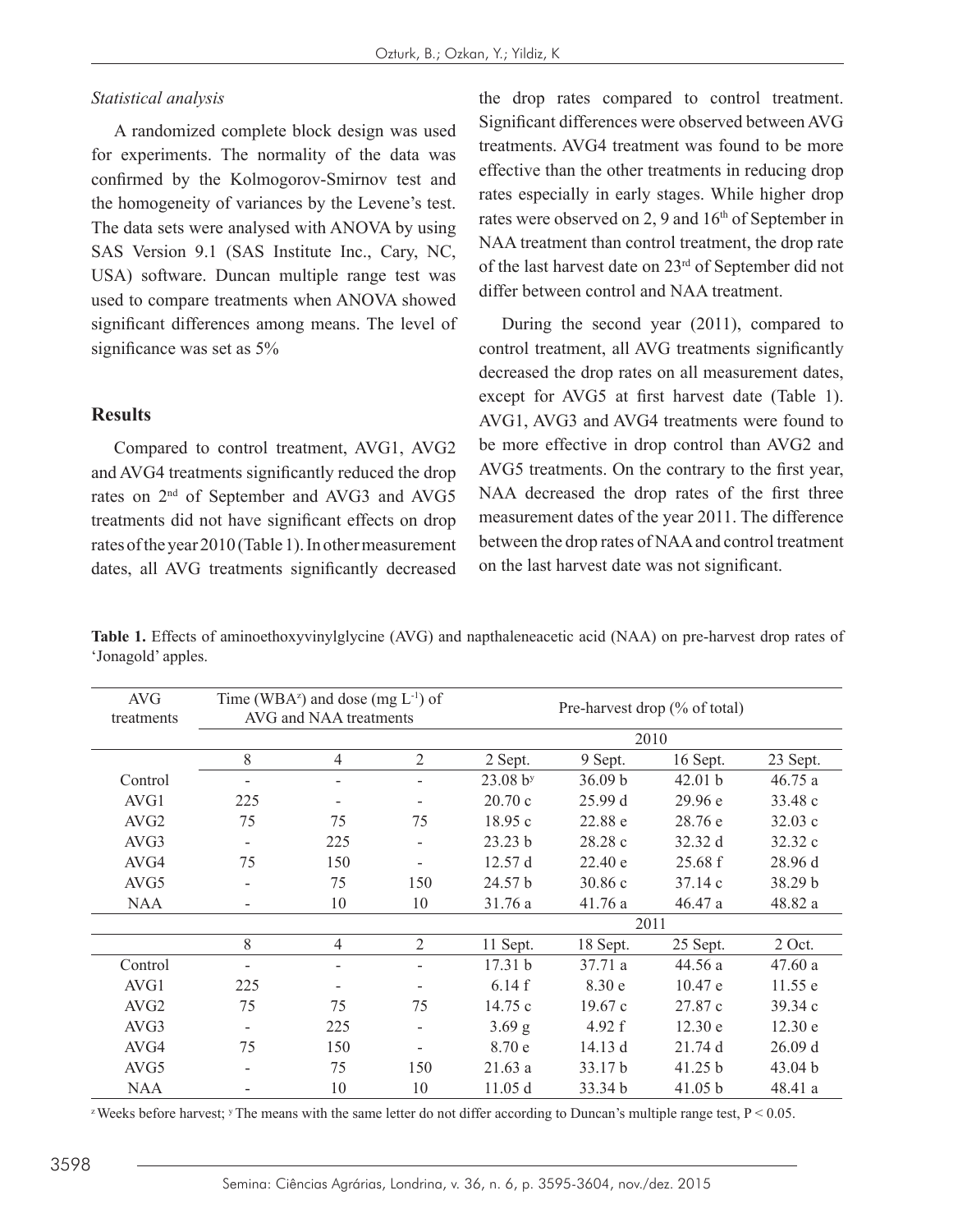AVG treatments had significant effects on fruit flesh firmness (Table 2). While AVG1 treatment did not cause significant changes in flesh firmness on 2 and 9th of September of the first year, it significantly increased flesh firmness on 16 and 23<sup>rd</sup> of September compared to control treatment. Although AVG2 treated fruits had a little bit lower flesh firmness than control treatment on 2nd of September, the values of the same treatment were higher than control treatment on 9 and 23<sup>rd</sup> of September. Although flesh firmness significantly increased with AVG3, AVG4 and AVG5 treatments on 9 and  $16<sup>th</sup>$  of September, only AVG3 treatment was able to sustain such increasing effect until the last harvest date.

The flesh firmness-increasing effect of AVG treatments was more distinctive in the second year of experiments. Flesh firmness of the last two measurement dates (25<sup>th</sup> of September and 2<sup>nd</sup> of October) were found to be higher in AVG treatments than control treatment. AVG1 and AVG3 treatments had the highest flesh firmness values on the last harvest date.

Effects of NAA treatments on flesh firmness varied with regard to years. During the first year, flesh firmness of NAA-treated fruits was lower than control treatment on all measurement dates except for 9<sup>th</sup> of September. While there were not significant differences between NAA and control treatments on the first three measurement dates of the second year, firmness of NAA-treated fruits were found to be lower than control fruits of the last measurement date.

| Table 2. Effects of aminoethoxyvinylglycine (AVG) and napthaleneacetic acid (NAA) on flesh firmness of 'Jonagold' |  |
|-------------------------------------------------------------------------------------------------------------------|--|
| apples.                                                                                                           |  |

| <b>AVG</b><br>treatments |                          | Time (WBA <sup>z</sup> ) and dose (mg $L^{-1}$ ) of<br>AVG and NAA treatments |                          | Flesh firmness $(N)$ |          |          |          |  |  |
|--------------------------|--------------------------|-------------------------------------------------------------------------------|--------------------------|----------------------|----------|----------|----------|--|--|
|                          |                          | 2010                                                                          |                          |                      |          |          |          |  |  |
|                          | 8                        | $\overline{4}$                                                                | $\overline{2}$           | 2 Sept.              | 9 Sept.  | 16 Sept. | 23 Sept. |  |  |
| Control                  |                          |                                                                               |                          | 72.88 $a^{y}$        | 64.84 b  | 62.25 d  | 57.58 b  |  |  |
| AVG1                     | 225                      |                                                                               |                          | 71.53a               | 66.43 b  | 64.07 c  | 62.62a   |  |  |
| AVG <sub>2</sub>         | 75                       | 75                                                                            | 75                       | 68.87 b              | 66.49 b  | 61.00 d  | 59.34 b  |  |  |
| AVG3                     | $\overline{\phantom{a}}$ | 225                                                                           | $\overline{\phantom{a}}$ | 73.29 a              | 68.26 a  | 65.22 bc | 63.91 a  |  |  |
| AVG4                     | 75                       | 150                                                                           |                          | 72.09 a              | 69.09a   | 67.73a   | 58.75 b  |  |  |
| AVG <sub>5</sub>         |                          | 75                                                                            | 150                      | 69.71 b              | 68.35 a  | 66.03 b  | 58.69 b  |  |  |
| <b>NAA</b>               |                          | 10                                                                            | 10                       | 67.53 b              | 65.10 b  | 58.51 e  | 54.43 c  |  |  |
|                          |                          |                                                                               |                          | 2011                 |          |          |          |  |  |
|                          | 8                        | $\overline{4}$                                                                | $\overline{2}$           | 11 Sept.             | 18 Sept. | 25 Sept. | $2$ Oct. |  |  |
| Control                  |                          |                                                                               |                          | 73.32 b              | 68.20 b  | 63.51c   | 59.55 c  |  |  |
| AVG1                     | 225                      |                                                                               |                          | 74.08 b              | 73.46 a  | 70.62a   | 69.71a   |  |  |
| AVG <sub>2</sub>         | 75                       | 75                                                                            | 75                       | 73.21 b              | 67.33 b  | 66.31 bc | 63.45 b  |  |  |
| AVG3                     |                          | 225                                                                           |                          | 77.15 a              | 72.19 a  | 72.05a   | 69.80a   |  |  |
| AVG4                     | 75                       | 150                                                                           |                          | 73.36 b              | 71.19 ab | 67.53 b  | 62.83 b  |  |  |
| AVG <sub>5</sub>         |                          | 75                                                                            | 150                      | 74.30 b              | 71.51 ab | 71.07 a  | 64.67 b  |  |  |
| <b>NAA</b>               |                          | 10                                                                            | 10                       | 73.10 b              | 70.12 ab | 64.10 c  | 55.30 d  |  |  |

<sup>z</sup> Weeks before harvest; <sup>y</sup> The means with the same letter do not differ, according to Duncan's multiple range test,  $P < 0.05$ ; n=90 (ten fruits x three replications x three measurements for each fruit) for flesh firmness.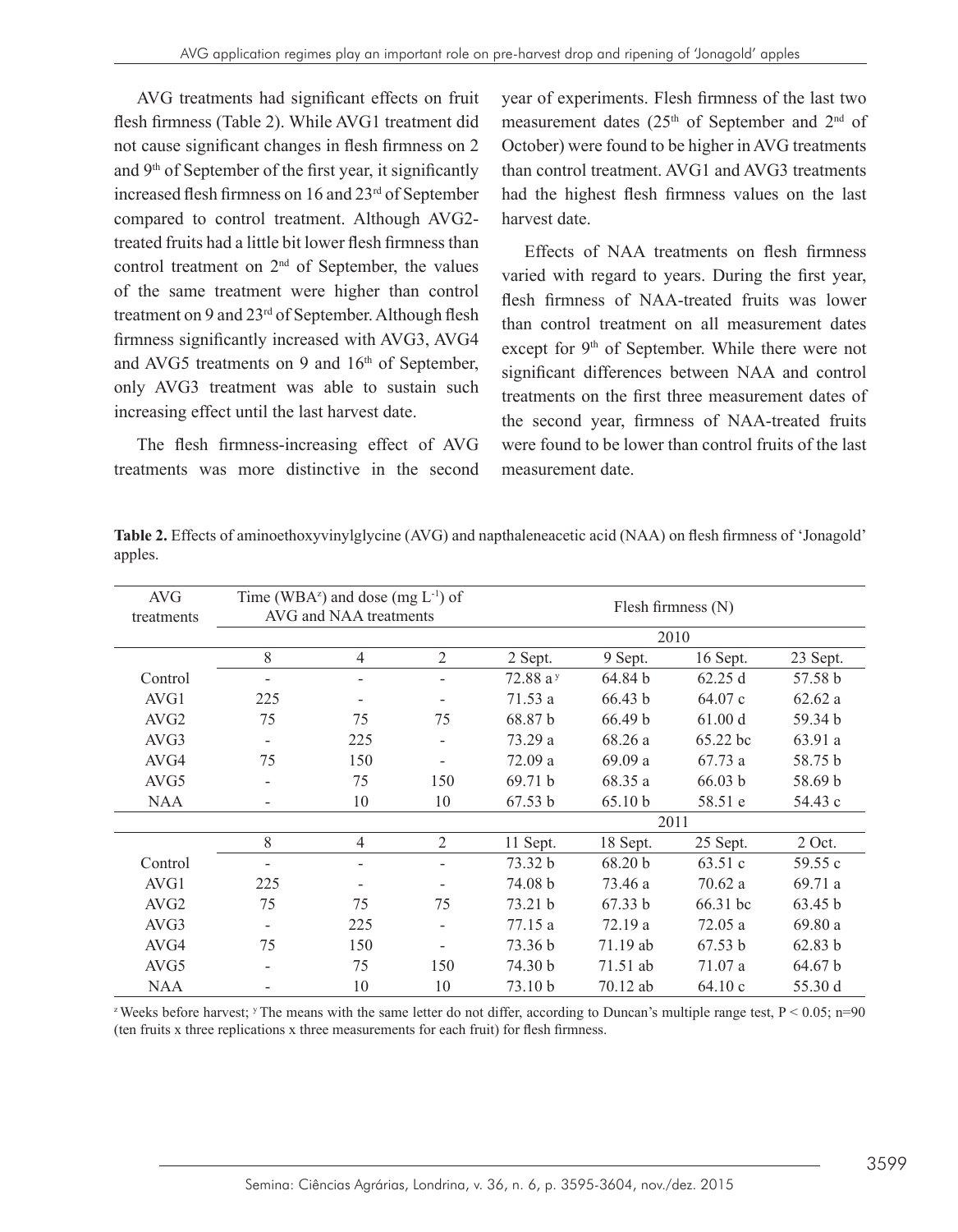Effects of AVG treatments on fruit removal force were distinctive on the first measurement date (2<sup>nd</sup>) of September) of the first year (2010) (Table 3). Removal forces of all AVG treatments of this date were higher than control treatment. On the second measurement date  $(9<sup>th</sup>$  of September), removal forces of all AVG treatments except for AVG5 were found to be significantly higher than control treatment. While removal forces on  $16<sup>th</sup>$  of September were significantly higher only in AVG1 treatment than control treatment, significant differences were not observed between the other AVG treatments and control treatment. The lowest removal forces of the last harvest date (23rd of September) were observed in control fruits and the highest values were seen in AVG1 and AVG3 treatments.

During the second year (2011), removal forces of AVG1 and AVG3 treatments were found to be higher than control treatment on all measurement dates (Table 3). While AVG2 treatment did not cause significant changes in removal force on 11 and 18th of September, significant increases were observed on 25th of September and 2nd of October. Effects of AVG4 and AVG5 treatments on removal force were not as distinctive as the effects of other AVG treatments. These two treatments increase the removal force just a little bit only on the last harvest date. NAA in general did not cause any significant effect on fruit removal force in both years.

| <b>AVG</b><br>treatments |      | Time (WBA <sup>z</sup> ) and dose (mg $L^{-1}$ ) of<br>AVG and NAA treatments |                              | Fruit removal force (N) |          |          |                    |  |  |
|--------------------------|------|-------------------------------------------------------------------------------|------------------------------|-------------------------|----------|----------|--------------------|--|--|
|                          | 2010 |                                                                               |                              |                         |          |          |                    |  |  |
|                          | 8    | $\overline{4}$                                                                | $\overline{2}$               | 2 Sept.                 | 9 Sept.  | 16 Sept. | 23 Sept.           |  |  |
| Control                  |      |                                                                               |                              | 20.59 b <sup>y</sup>    | 19.20c   | 17.99 b  | 12.52 e            |  |  |
| AVG1                     | 225  |                                                                               |                              | 25.00a                  | 24.66 a  | 23.08a   | 19.28 a            |  |  |
| AVG <sub>2</sub>         | 75   | 75                                                                            | 75                           | 23.29 a                 | 22.11 b  | 20.03 b  | $16.64$ bc         |  |  |
| AVG3                     | -    | 225                                                                           |                              | 23.23 a                 | 22.38 b  | 19.38 b  | 18.65 ab           |  |  |
| AVG4                     | 75   | 150                                                                           | $\overline{\phantom{0}}$     | 24.75 a                 | 21.81 b  | 18.41 b  | $15.10 \text{ cd}$ |  |  |
| AVG5                     | -    | 75                                                                            | 150                          | 23.39 a                 | 20.91c   | 17.94 b  | 16.37 d            |  |  |
| <b>NAA</b>               |      | 10                                                                            | 10                           | 20.14 b                 | 19.61c   | 17.90 b  | $14.10 \text{ de}$ |  |  |
|                          |      |                                                                               |                              |                         |          | 2011     |                    |  |  |
|                          | 8    | $\overline{4}$                                                                | $\overline{2}$               | 11 Sept.                | 18 Sept. | 25 Sept. | 2 Oct.             |  |  |
| Control                  |      |                                                                               |                              | 18.50 <sub>b</sub>      | 15.08c   | 12.96c   | 11.17d             |  |  |
| AVG1                     | 225  |                                                                               |                              | 21.26a                  | 20.82a   | 20.60a   | 19.54 a            |  |  |
| AVG <sub>2</sub>         | 75   | 75                                                                            | 75                           | 17.73 b                 | 17.22 bc | 16.90 b  | 14.69 c            |  |  |
| AVG3                     | -    | 225                                                                           |                              | $21.00a$                | 18.44 b  | 17.29 b  | 16.76 b            |  |  |
| AVG4                     | 75   | 150                                                                           | $\qquad \qquad \blacksquare$ | 18.19b                  | 15.50c   | 14.26c   | 13.79c             |  |  |
| AVG5                     |      | 75                                                                            | 150                          | 19.23 ab                | 15.84 c  | 15.14 bc | 14.09 c            |  |  |
| <b>NAA</b>               |      | 10                                                                            | 10                           | 18.34 b                 | 16.22 c  | 14.52 c  | 13.17c             |  |  |

**Table 3**. Effects of aminoethoxyvinylglycine (AVG) and napthaleneacetic acid (NAA) on fruit removal force of 'Jonagold' apples.

<sup>z</sup> Weeks before harvest; <sup>y</sup>The means with the same letter do not differ according to Duncan's multiple range test,  $P < 0.05$ ; n=30 (ten fruits x three replications) for fruit removal force.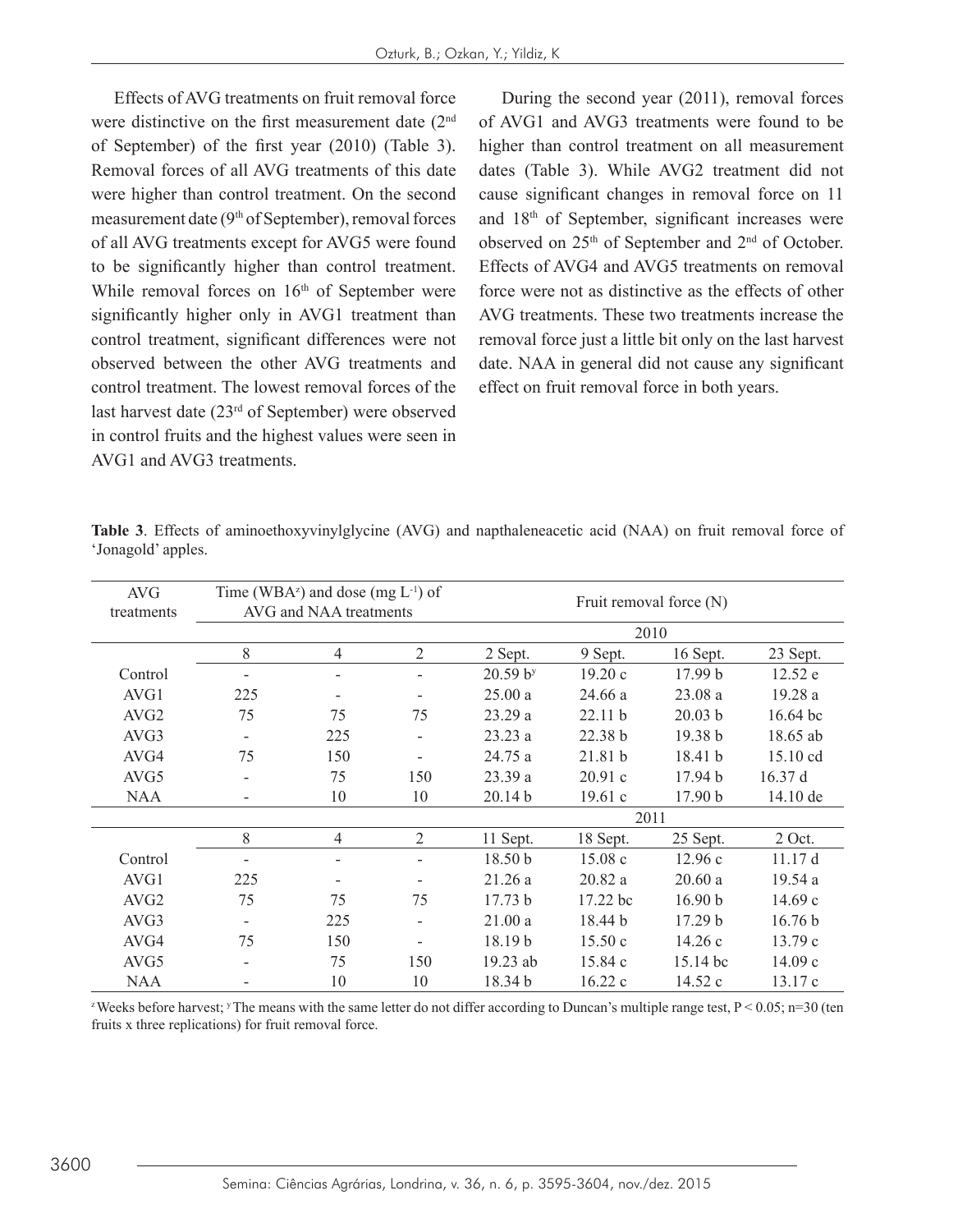Internal ethylene concentration was measured only in the second year. AVG1 and AVG3 treatments apparently decreased ethylene biosynthesis on all measurement dates (Table 4). Ethylene synthesis of AVG5 treatment was found to be lower than control treatment on all measurement dates except for  $25<sup>th</sup>$ of September. Ethylene synthesis of AVG-treated fruits was found to be lower than control treatment

also on the last harvest date. Inhibiting effect of AVG on ethylene synthesis was more distinctive in AVG1 and AVG3 treatments. While the lowest ethylene concentration on the last harvest date was observed in AVG3 treatment, the second lowest value was seen in AVG1 treatment. NAA increased ethylene biosynthesis only on 25th of September and did not cause any significant change on other dates.

**Table 4**. Effects of aminoethoxyvinylglycine (AVG) and napthaleneacetic acid (NAA) on internal ethylene concentration (IEC) of 'Jonagold' apples (2011).

| <b>AVG</b><br>treatments |     | Time (WBA <sup>z</sup> ) and dose (mg $L^{-1}$ ) of<br>AVG and NAA treatments |                              | Internal ethylene concentration $(mg L^{-1})$ |                    |            |           |  |  |
|--------------------------|-----|-------------------------------------------------------------------------------|------------------------------|-----------------------------------------------|--------------------|------------|-----------|--|--|
|                          |     |                                                                               |                              | 2011                                          |                    |            |           |  |  |
|                          | 8   | $\overline{4}$                                                                | 2                            | 11 Sept.                                      | 18 Sept.           | 25 Sept.   | $2$ Oct.  |  |  |
| Control                  | -   |                                                                               | ۰                            | 30.23a                                        | 35.27a             | $40.25$ bc | 66.40a    |  |  |
| AVG1                     | 225 |                                                                               | $\qquad \qquad \blacksquare$ | 22.80 cd                                      | 25.23c             | 32.26 d    | 42.31c    |  |  |
| AVG <sub>2</sub>         | 75  | 75                                                                            | 75                           | 23.46 cd                                      | 29.68 <sub>b</sub> | 36.84c     | 53.05 $b$ |  |  |
| AVG3                     |     | 225                                                                           | ۰                            | 20.45d                                        | 24.21c             | 26.61 e    | 30.97d    |  |  |
| AVG4                     | 75  | 150                                                                           | $\overline{\phantom{0}}$     | 24.21 <sub>bcd</sub>                          | 31.85 ab           | 38.69c     | 54.20 b   |  |  |
| AVG <sub>5</sub>         |     | 75                                                                            | 150                          | 26.95abc                                      | 32.80 ab           | 44.07 ab   | 56.66 b   |  |  |
| <b>NAA</b>               |     | 10                                                                            | 10                           | $28.32$ ab                                    | 32.44 ab           | 46.52a     | 68.35 a   |  |  |

<sup>z</sup> Weeks before harvest; <sup>y</sup> The means with the same letter do not differ according to Duncan's multiple range test,  $P < 0.05$ ; n=30 (ten fruits x three replications) for internal ethylene concentration.

L\*, chroma and hue angle values were measured in both years only on normal harvest date to determine the effects of AVG and NAA treatments on fruit skin colour. While AVG1 and AVG3 treatments significantly increased  $L^*$  value in both years, other AVG treatments did not cause any significant change in L\* value (Table 5). None of the AVG treatments had significant effects on chroma value in the year 2010. However, only AVG1 and AVG5 treatments increased chroma values just a little bit compared to control treatment in the year 2011 (Table 5). Effects of AVG1, AVG2 and AVG5 treatments on hue angle varied with regard to years. AVG3 and AVG4 significantly increased hue angle in both years compared to control treatment (Table 5).

A significant difference was not observed among treatments with regard to soluble solids content of both years and in titratable acidity of the year 2010. Acid contents of AVG-treated fruits of the year 2011 were found to be higher than control and NAA-treated fruits (Table 6). Although starch degradation rates of AVG treatments in the year 2010 were a little bit slower than control treatment, the differences were not found to be significant (Table 6). Starch degradations in AVG1 and AVG3 treatments of the year 2011 were found to be lower than control treatments.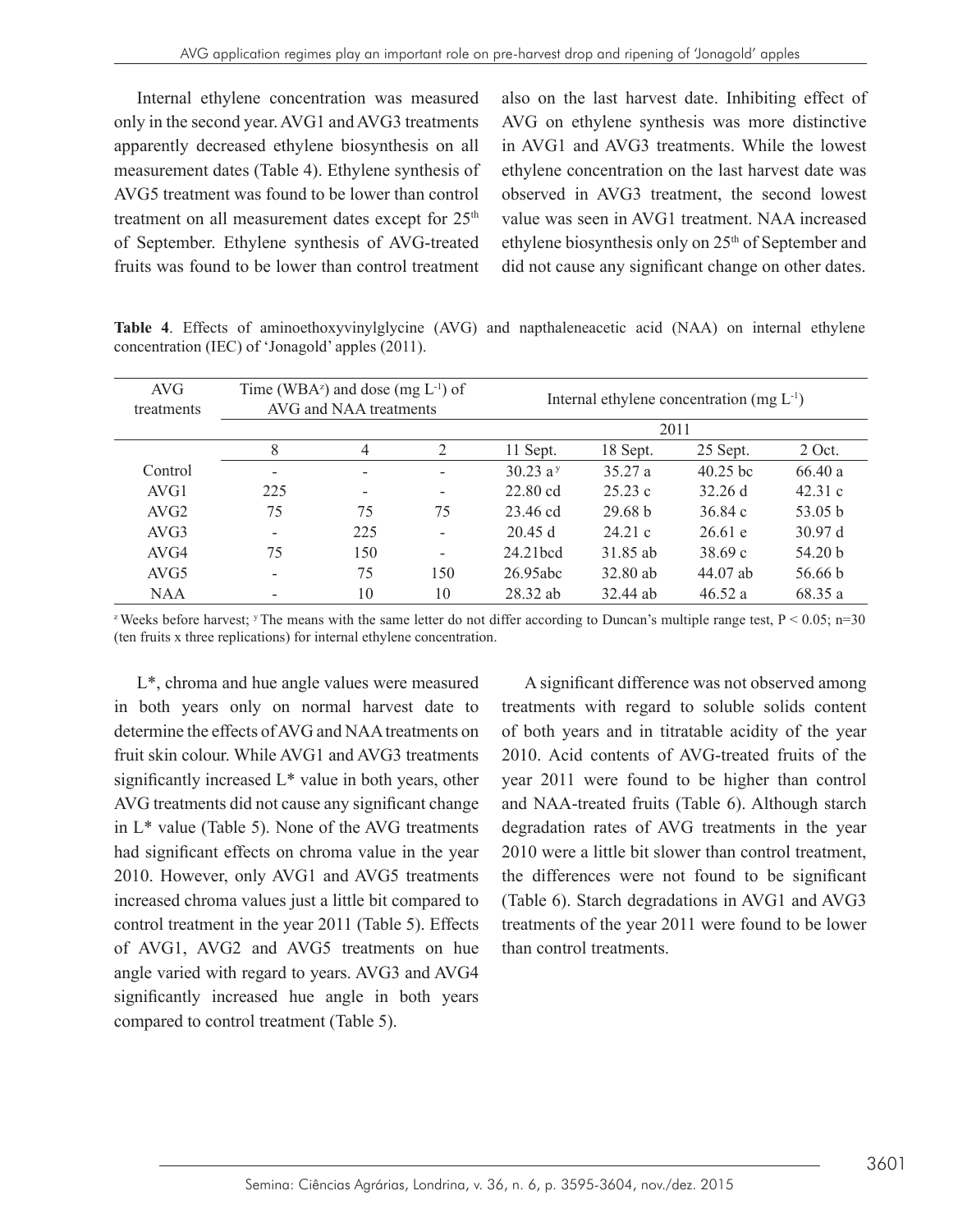| Time                      |        |                | Treatments |                  |                          |                          |                  |            |  |  |
|---------------------------|--------|----------------|------------|------------------|--------------------------|--------------------------|------------------|------------|--|--|
|                           |        | Control        | AVG1       | AVG <sub>2</sub> | AVG3                     | AVG4                     | AVG <sub>5</sub> | <b>NAA</b> |  |  |
| Time ( $WBA^z$ ) and      | 8 week | $\blacksquare$ | 225        | 75               | $\overline{\phantom{a}}$ | 75                       |                  |            |  |  |
| dose $(mg L^{-1})$ of AVG | 4 week |                |            | 75               | 225                      | 150                      | 75               | 10         |  |  |
| and NAA treatments        | 2 week | $\sim$         | -          | 75               | -                        | $\overline{\phantom{a}}$ | 150              | 10         |  |  |
| $L^*$                     | 2010   | 52.69 bcy      | 57.40 a    | $53.00$ bc       | 56.19 a                  | 55.00 ab                 | 52.31 bc         | 48.71c     |  |  |
|                           | 2011   | 51.59c         | 56.58 a    | 50.18c           | 55.42 ab                 | 52.85 bc                 | 50.69c           | 50.35 $c$  |  |  |
|                           | 2010   | $40.06$ aby    | 39.42 b    | 39.55 ab         | $40.16$ ab               | 40.97a                   | 39.88 ab         | 39.22 b    |  |  |
| Chroma                    | 2011   | 38.37 b        | 38.01 b    | 37.55 b          | 40.46a                   | 38.46 b                  | 40.86a           | 38.03 b    |  |  |
|                           | 2010   | 52.86 dy       | 56.00 bc   | 54.86 cd         | 60.41a                   | 58.24 ab                 | 55.48 cd         | 53.92 cd   |  |  |
| Hue angle                 | 2011   | 58.66 c        | 59.21 c    | 55.21 d          | 64.70 a                  | 63.15 ab                 | 61.33 b          | 55.36 d    |  |  |

**Table 5.** Effects of aminoethoxyvinylglycine (AVG) and napthaleneaceticacid (NAA) on L\*, chroma and hue angle values of 'Jonagold' apples.

<sup>z</sup> Weeks before harvest; <sup>y</sup> The means with the same letter on the same line do not differ according to Duncan's multiple range test,  $P < 0.05$ ; n=30 (ten fruits x three replications) for L<sup>\*</sup>, chroma and hue angle value.

**Table 6.** Effects of aminoethoxyvinylglycine (AVG) and napthaleneaceticacid (NAA) on SSC, titratable acidity and starch degradation of 'Jonagold' apples.

|                                   |        | Treatments<br>Time       |                          |                   |                          |                          |                   |            |  |
|-----------------------------------|--------|--------------------------|--------------------------|-------------------|--------------------------|--------------------------|-------------------|------------|--|
|                                   |        | Control                  | AVG1                     | AVG <sub>2</sub>  | AVG3                     | AVG4                     | AVG <sub>5</sub>  | <b>NAA</b> |  |
| Time (WBA <sup>z</sup> ) and dose | 8 week | $\overline{\phantom{a}}$ | 225                      | 75                |                          | 75                       |                   |            |  |
| $(mg L^{-1})$ of AVG and          | 4 week | $\overline{\phantom{a}}$ | $\overline{\phantom{a}}$ | 75                | 225                      | 150                      | 75                | 10         |  |
| NAA treatments                    | 2 week | $\overline{\phantom{0}}$ | $\qquad \qquad$          | 75                | $\overline{\phantom{a}}$ | $\overline{\phantom{a}}$ | 150               | 10         |  |
| <b>SSC</b>                        | 2010   | 13.7                     | 13.2                     | 13.6              | 13                       | 14                       | 14                | 14.3       |  |
|                                   | 2011   | 15.1                     | 13.5                     | 13.6              | 13.2                     | 13.8                     | 13.9              | 14.2       |  |
| TA (g malic acid                  | 2010   | 0.45                     | 0.46                     | 0.45              | 0.49                     | 0.4                      | 0.45              | 0.42       |  |
| $100 \text{ mL}^{-1}$ )           | 2011   | $0.54$ cy                | 0.69a                    | 0.66 <sub>b</sub> | 0.69a                    | 0.66 <sub>b</sub>        | 0.66 <sub>b</sub> | 0.56c      |  |
|                                   | 2010   | 8                        |                          | 7                 | $\mathcal{I}$            | $\tau$                   |                   | 8          |  |
| Starch degradation <sup>x</sup>   | 2011   | 7a                       | 5 b                      | 6 ab              | 5 b                      | 6 ab                     | 7a                | 7a         |  |

 $x_1 = 100\%$  starch and  $8 = 0\%$  starch, z Weeks before harvest; y The means with the same letter on the same line do not differ according to Duncan's multiple range test,  $P < 0.05$ ; n= 12 for SSC and titratable acidity (TA) (three replications x four different measurements for each replicate).  $n=30$  (ten fruits x three replications) for starch degradation.

#### **Discussion**

Similar to previous researches carried out with different apple species (BYERS, 1997; GREENE, 2005; YUAN; CARBAUGH, 2007), AVG in present study was found to be effective in prevention of pre-harvest drops of 'Jonagold' apple. Although all AVG treatments significantly reduced the drop rates compared to control, the treatment of 225 mg  $L^{-1}$  AVG applied at once 8 or 4 weeks before the anticipated harvest date was found to be more effective in drop prevention than the other treatments. Such a result reveals that applying a

high concentration at once was more effective than applying same dose in portions at different times. Yuan and Carbaugh (2007) also reported the superiority of a single high-dose treatment. Greene (2005) reported large spectrum AVG treatments to prevent pre-harvest drops of apples and indicated better results when applied 4 or 2 weeks before the anticipated harvest date. Similarly, Schupp and Greene (2004) also reported better results of treatments 4 or 2 weeks before the harvest than 8 weeks and indicated that 8 weeks was too early for a treatment to be effective in drop control. In present study, significant differences were not observed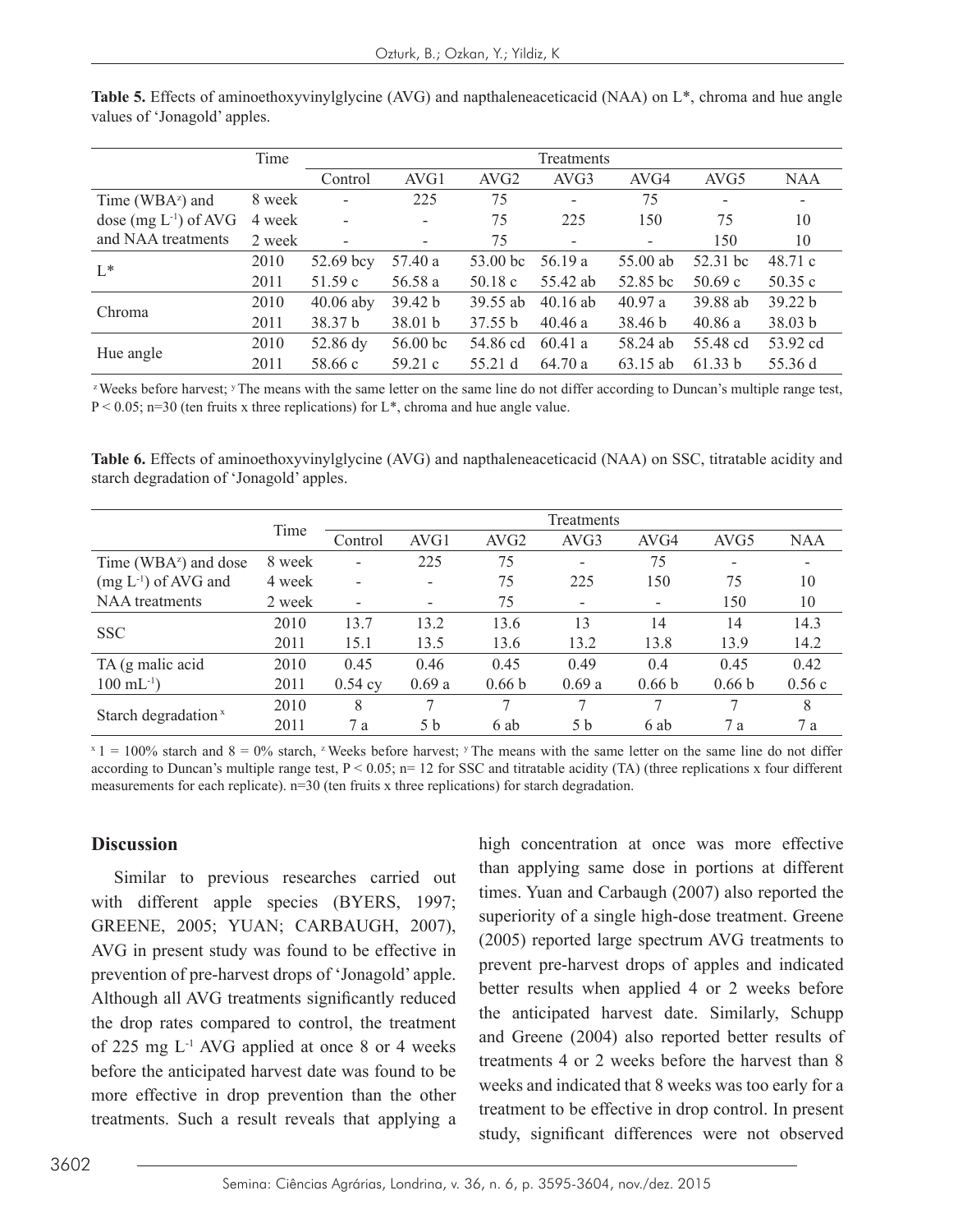between 225 mg L-1 AVG treatments applied 8 or 4 weeks before the anticipated harvest date, and both treatments were found to be highly effective in prevention of pre-harvest drops. Such different results from the other studies may be due to species and ecological conditions.

Fruit ripening-retarding effect of AVG was once again proven in present study. Becoming more distinctive in AVG1 and AVG3 treatments, in general all AVG treatments increased flesh firmness and slowed down the conversion of starch into sugar. Similar results were observed by various researchers for different apple species (BYERS, 1997; GREENE, 2002; SCHUPP; GREENE, 2004; WARGO et al., 2004; YILDIZ et al., 2012).

It was well documented that AVG inhibits ethylene biosynthesis, thus retards fruit ripening (GREENE; SCHUPP, 2004; KANG et al., 2007). Similar findings were also observed in present study. During the second year of the experiments, all AVG treatments significantly decreased ethylene biosynthesis compared to control treatments. The AVG1 and AVG3 treatments with the lowest drop rates had also the lowest ethylene synthesis. Such findings proved that AVG was effective in inhibition of ethylene synthesis and consequently in prevention of pre-harvest drops. Increasing ethylene synthesis increases the activity of enzymes breaking out cell walls in abscission sections of fruits (BROWN, 1997; BONGHI et al., 2000). Such a case reduces fruit removal force and causes fruit drops before the harvest. Increasing fruit removal forces were reported by ethylene inhibiting AVG treatments in apples (AUTIO; BRAMLAGE, 1982; YILDIZ et al., 2012). Similar findings were also observed in present study. Again more distinctive in AVG1 and AVG3 treatments, all AVG treatments increased fruit removal forces.

It was reported that ethylene-inhibiting AVG treatments reduced red skin colour formation of apples (GREENE, 2005). Wargo et al. (2004) reported decreased reddish intensity (higher hue

angle) with AVG treatments in apples. Yildiz et al. (2012) indicated that low AVG doses were not affective on skin colour but only a high dose (600 mg  $L^{-1}$ ) was effective on  $L^*$  and hue values. Retarding effects of AVG in red colour formation were observed only in AVG1 and AVG3 treatments of present study. L\* and hue angles of these two treatments were found to be higher than control fruits.

It was concluded in present study that AVG was definitely effective to control pre-harvest drops of apples. Although AVG has a large spectrum of application, treatments applied in a single dose 8 or 4 weeks before the anticipated harvest time had more effective results in 'Jonagold' apple. A single application of the total dose was significantly more effective than multiple applications with portions of the total dose.

# **Acknowledgement**

This study was supported by the Gaziosmanpaşa University Scientific Project Unit (Project number: 2010/65). The ReTain® used in this study was supplied by ValentBioScience Company and Sylgard-309 surfactant was supplied by Dow Corning Company. Authors appreciate the supports of these companies.

# **References**

ANONYMOUS. Turkish state meteorological service. Regional Directorate of Tokat. Tokat, 2011.

AUTIO, W. R.; BRAMLAGE, W. J. Effect of AVG on maturation, ripening and storage of apples. *Journal of the American Society for Horticultural Science*, Alexandria, v. 107, n. 6, p. 974-1077, 1982.

BLANPIED, W. J.; SILSBY, K. J. Predicting harvest date windows for apples. *Cornell Cooperative Extension and Information Bulletin,* New York, v. 221, n. 1, p. 1-18, 1992.

BONGHI, C.; TONUTTI, P.; RAMINA, A. Biochemical and molecular aspects of fruitlet abscission. *Plant Growth Regulation*, Dordrescht, v. 31, n. 1-2, p. 35-42, 2000.